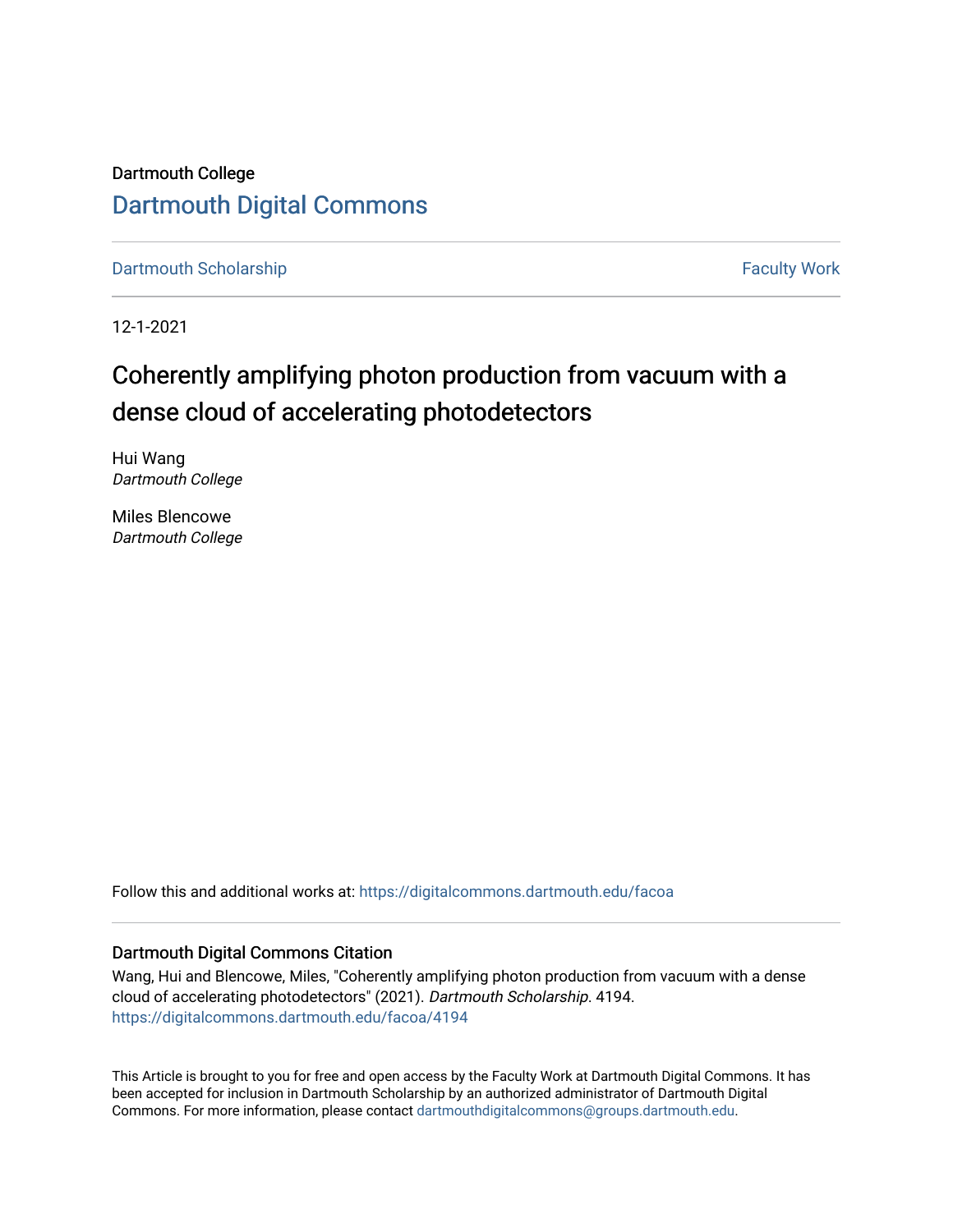# communications physics

### **ARTICLE**

https://doi.org/10.1038/s42005-021-00622-3 **OPEN**

## Coherently amplifying photon production from vacuum with a dense cloud of accelerating photodetectors

Hui Wan[g](http://orcid.org/0000-0003-1012-1124)  $1^{\boxtimes}$  $1^{\boxtimes}$  $1^{\boxtimes}$  & Miles Blencowe  $1^{\text{th}}$ 

An accelerating photodetector is predicted to see photons in the electromagnetic vacuum. However, the extreme accelerations required have prevented the direct experimental verification of this quantum vacuum effect. In this work, we consider many accelerating photodetectors that are contained within an electromagnetic cavity. We show that the resulting photon production from the cavity vacuum can be collectively enhanced such as to be measurable. The combined cavity-photodetectors system maps onto a parametrically driven Dicke-type model; when the detector number exceeds a certain critical value, the vacuum photon production undergoes a phase transition from a normal phase to an enhanced superradiant-like, inverted lasing phase. Such a model may be realized as a mechanical membrane with a dense concentration of optically active defects undergoing gigahertz flexural motion within a superconducting microwave cavity. We provide estimates suggesting that recent related experimental devices are close to demonstrating this inverted, vacuum photon lasing phase.

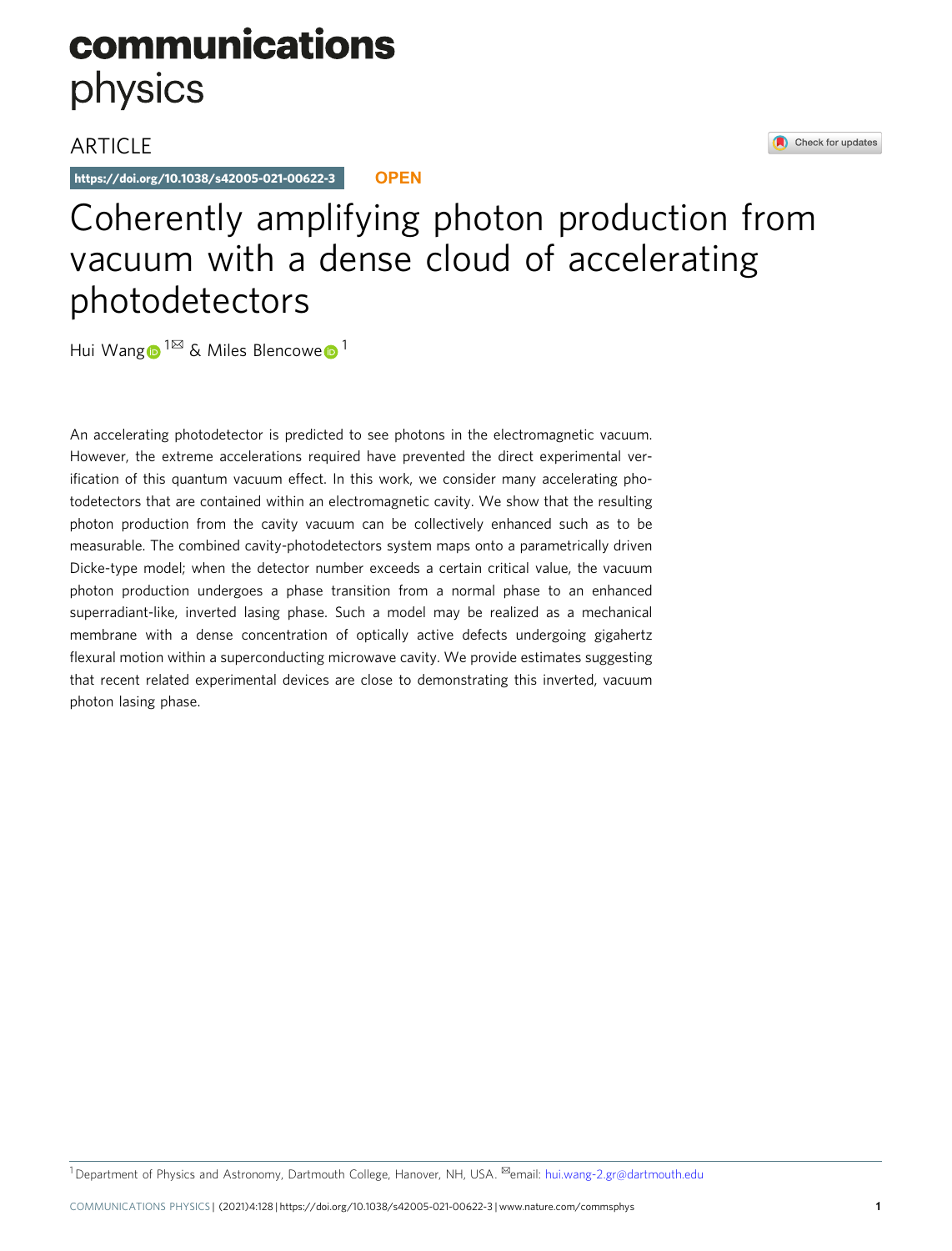<span id="page-2-0"></span>ne of the most striking consequences of the interplay between relativity and the uncertainty principle is the predicted detection of real photons from the quantum electromagnetic field vacuum by non-inertial, accelerating photodetectors. For the special case of a photodetector with uniform, linear acceleration a in Minkowski vacuum, the Unruh effect predicts that the detected photons are furthermore in a thermal state with temperature  $T = \hbar a/(2\pi c k_B)^{1-5}$  $T = \hbar a/(2\pi c k_B)^{1-5}$  $T = \hbar a/(2\pi c k_B)^{1-5}$ . However, to measure for example a 1 K thermal photon temperature, a uniform detector acceleration  $a = 2.47 \times 10^{20}$  m s<sup>-2</sup> is required, which seems impossibly high for any current or planned tabletop experiments.

Given the difficulty in achieving uniform photodetector accelerations of sufficient magnitude and duration, certain experimental approaches have instead considered electrons that are accelerated nonuniformly by intense electromagnetic fields such that the trajectories are confined to a finite spatial volume. In particular, Bell and Leinass<sup>6</sup> interpreted the observed spin depolarization of electron(s) undergoing uniform circular motion in a storage ring in terms of effective heating by vacuum fluctuations (see also refs.  $7,8$ ). And Schützhold et al.<sup>9</sup> showed that oscillating electrons emit both classical (Larmor) and quantum radiation, with the latter corresponding to the accelerating electrons converting quantum vacuum fluctuations into entangled photon pairs.

Motivated by the goal to enhance the detection of photons from vacuum, a proposal by Scully et al. $10$  locates an accelerating photodetector atom within an electromagnetic cavity; the idealized, perfectly conducting walls of the enclosing cavity effectively modify the spacetime geometry from Minkowki space to a finite volume for the electromagnetic vacuum<sup>2</sup>. This finite confining cavity volume then necessitates a non-uniform, i.e., oscillatory acceleration, similar to the accelerating electron proposal of ref.  $\frac{9}{2}$ ; the photodetector atom is envisaged for example as attached to a piezoelectrically driven, vibrating cantilever structure. Another recent relevant proposal<sup>[11](#page-7-0)</sup> considers a rapidly rotating, initially excited atom in a cavity, such that the atom's spontaneous emission is enhanced when the sum of the rotation and atom splitting frequencies resonantly matches a cavity mode frequency.

In these investigations, the electrons and atom photodetectors accelerate nonuniformly (in either direction or magnitude) and in contrast to the Unruh effect as conventionally defined<sup>[3](#page-7-0)-[5](#page-7-0)</sup>, the predicted photon spectrum is not expressible as a thermal distribution with temperature given solely in terms of the acceleration and fundamental constants $12,13$  $12,13$  $12,13$ . Nevertheless, the effects of entangled photon pair production and photon detection from vacuum are still direct consequences of the non-inertial motion of electrons and atoms.

In recent work $14,15$ , we proposed close analogs of the vacuum, oscillatory photodetection effect that involve coplanar, i.e., twodimensional (2D) superconducting microwave cavity circuit systems $^{16}$  $^{16}$  $^{16}$ . The photodetector is modelled alternatively as a har-monic oscillator<sup>[14](#page-7-0)</sup> and as a qubit<sup>15</sup> that capacitively couple to the 2D cavity via a mechanically oscillating film bulk acoustic resonator (FBAR) $17$ ; by increasing the FBAR capacitor plate area, a strong detector-cavity coupling can be achieved. Furthermore, when the FBAR mechanical frequency matches the sum of the cavity mode and detector ground-first excited energy level splitting, the photon production rate from cavity vacuum is reso-nantly enhanced<sup>[10](#page-7-0)</sup> so as to be detectable. The use of an FBAR introduces an actual mechanical acceleration, in contrast to previous circuit-based analogs where the accelerating photodetector is mimicked by an electromagnetically induced, time changing detector coupling<sup>[18,19](#page-7-0)</sup>.

However, a feasible way to demonstrate "genuine" oscillatory acceleration detection and production of photons from vacuum,



Fig. 1 Cavity-accelerating photodetectors scheme. A two-dimensional membrane (shown in crossection) located at  $x = L_x/2$ , midway between cavity wall (mirror) boundaries at  $x = 0$ ,  $L_{x}$ , undergoes flexural vibrations normal to its surface in the x-coordinate direction, resulting in the oscillatory acceleration of pointlike, two level system (TLS) photodetectors embedded within the membrane. An accelerating TLS can undergo a transition to its excited state level, with the accompanying emission of a photon into the cavity mode vacuum. A possible implementation might utilize a diamond membrane with nitrogen vacancy (NV) defect centres[20](#page-7-0),[23](#page-7-0),[24](#page-7-0) furnishing the TLSs, where the flexural vibrations of the membrane are induced for example by piezoactuators (not shown).

where the photodetectors are accelerating within a threedimensional (3D) electromagnetic cavity (as opposed to the above 2D analogues) is still lacking. Despite the resonant gain resulting from placing an accelerating atom inside a cavity $10,11$ , currently achievable cavity quality factors, atom-cavity coupling strengths, and mechanical oscillation acceleration magnitudes are insufficient for attaining measurable photon production from vacuum for a single accelerating detector.

In this paper, we describe a way to realize acceleration photodetection from vacuum with a scheme that involves "many" oscillating photodetectors contained within a microwave cavity (Fig. 1). Such a scheme may be realized by exploiting optically active defects that are embedded within a vibrating membrane structure, such that the defects effectively function as accelerating photodetectors. As one concrete example, we consider a gigahertz (GHz) vibrating diamond membrane containing nitrogen vacancy (NV) color centre defects $20$ . We shall take advantage of a Dicke superradiance-like $21-24$  $21-24$ , vacuum amplification effect due to the collective motion of the many accelerating photodetectors. While the possibility has been mentioned before to coherently enhance photon production from vacuum using many accel-erating electrons<sup>[9](#page-7-0)</sup> or detectors<sup>25,26</sup>, no such investigations have been carried out previously to the best of our knowledge. (Note, however, the proposal of ref. <sup>[27](#page-7-0)</sup> to amplify and hence detect cavity photons produced via the dynamical Casimir effect for an accelerating cavity mirror through their superradiant-enhanced interaction with a cloud of optically pumped atoms).

#### Results

Cavity-N accelerating detectors model. We first introduce our model for a cavity field interacting with  $N \gg 1$  accelerating two level system (TLS) photodetectors and show how the model maps by approximation onto a simpler, parametrically driven Dicke-type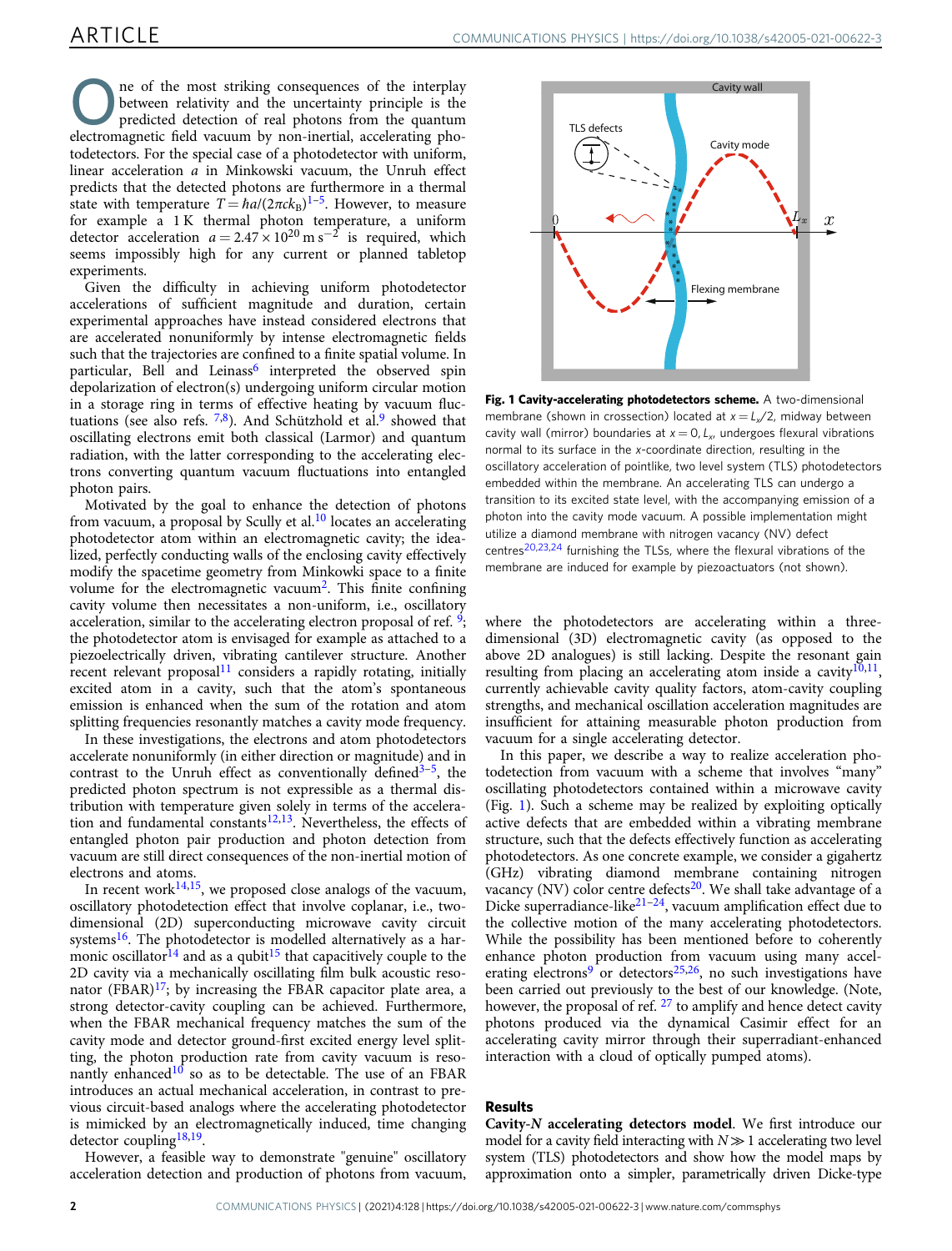<span id="page-3-0"></span>Hamiltonian<sup>28,29</sup>. Referring to Fig. [1](#page-2-0), the N TLS detectors are assumed to be embedded within a two-dimensional membrane material system undergoing driven, small amplitude GHz flexural vibrations in the x-coordinate direction (i.e., displacements normal to the static, equilibrium membrane  $\nu$ –*z* surface), hence imparting acceleratory motion to the TLSs' centres of mass; the GHz membrane flexural motion may be actuated via piezoelectric transducers, for example. The membrane is enclosed by a microwave cavity 'box' with volume  $V = L_x L_y L_z$  and box dimensions  $L_i \sim$  few cm. The cavity dimension in the flexural motion  $(x \text{ coordinate})$  direction is denoted as  $L<sub>x</sub>$  and the membrane is assumed to be located at the cavity midway point  $x = L_x/2$ . We consider the following starting model action for the combined cavity field-N detector system:

$$
S = -\int_{V} d^{3+1}x \frac{1}{2} \partial_{\mu} \Phi \partial^{\mu} \Phi + \sum_{i=1}^{N} \int d\tau_{i} \left\{ \frac{m_{0}}{2} \left[ \left( \frac{dQ_{i}}{d\tau_{i}} \right)^{2} - \omega_{d0}^{2} Q_{i}^{2} \right] - \frac{g}{4!} Q_{i}^{4} \right\} + \lambda_{0} \sum_{i=1}^{N} \int d\tau_{i} \int_{V} d^{3+1}x Q_{i}(\tau_{i}) \Phi(t, \vec{\tau}) \delta^{3+1} \left[ x^{\mu} - z_{i}^{\mu}(\tau_{i}) \right],
$$
\n(1)

where the detectors, classically modelled by internal, onedimensional anharmonic oscillator coordinates  $Q_i$ ,  $i = 1, ...N$ , are linearly coupled to a  $3 + 1$  dimensional massless scalar field denoted as  $\Phi(t, \vec{r})$  that models the electromagnetic field within the cavity. Equation  $(1)$  generalizes the starting action of ref.  $30$  to include more than one detector, as well as assumed weakly anharmonic oscillator potential energy terms  $gQ_i^4/4!$ . The latter allows the detectors' internal degrees of freedom to be truncated to TLSs under parametric resonance conditions; while the harmonic oscillator detector model is beneficial for analytical calculations $30$ , it is somewhat artificial since no detector is purely harmonic, and in particular results in an unphysical parametric instability beyond a critical field-detector(s) coupling<sup>14</sup>. The detectors are assumed to have identical centre of mass rest frame internal harmonic oscillator frequency  $\omega_{d0}$ , anharmonic coupling g, and coupling strength  $\lambda_0$ between each detector's internal degree of freedom and the cavity field. Possible, direct interaction terms between the detectors are not considered in our model; as we show later below, coherent enhancements in the photon production from vacuum can occur as a consequence of the detectors coupling via the cavity field, provided the average spacing between neighbouring detectors is much smaller than the resonant cavity field mode wavelength.

With the membrane undergoing driven flexural oscillations at some frequency  $\Omega_{\rm m}$ , the centre of mass of the *i*th detector follows the worldline  $z_i^{\mu}(t) = (t, L_x/2 + A \cos(\Omega_m t + \phi_i), y_i, z_i)$ , where A is the detector's centre of mass acceleration amplitude and  $\phi_i$  its phase. The phase  $\phi_i$  accounts for the fact that the membrane's GHz flexural mode wavelength ( $\sim$  few  $\mu$ m) is much smaller than the extent of the detector distribution ( $\gtrsim$  few mm), so that individual oscillating detectors may be out of phase with respect to each other depending on their relative separation in the  $y-z$ plane. The *i*th detector's proper time is denoted by  $\tau_i$ , and its transverse centre of mass coordinates are assumed to satisfy  $y_i \sim$  $L_v/2$  and  $z_i \sim L_z/2$ . The latter condition allows the simplifying approximation that the transversely distributed detectors couple equally to the resonant cavity mode. Note that we adopt the Minkowski metric sign convention  $\eta_{\mu\nu} = \text{diag}(-1, 1, 1, 1)$ .

The action (1) yields the following model Hamiltonian for the cavity-TLS detectors system in the rest frame of the cavity as derived in Supplementary Note 1:

$$
H = \hbar \omega_c a^{\dagger} a + \hbar \tilde{\omega}_d \sum_{i=1}^{N} \frac{d\tau_i}{dt} \frac{\sigma_i^z}{2}
$$
  
+  $\hbar \tilde{\lambda} \sum_{i=1}^{N} \frac{d\tau_i}{dt} \sin[k_c A \cos(\Omega_m t + \phi_i)] (a + a^{\dagger}) \sigma_i^x,$  (2)

where we assume a single mode approximation for the cavity field with mode frequency  $\omega_c = ck_c$ ,  $k_c =$ cavity field with mode frequency  $\omega_c = ck_c$ ,  $k_c = \sqrt{(2\pi/L_x)^2 + (\pi/L_y)^2 + (\pi/L_z)^2}$ , and we truncate the anharmonic oscillator detector state space to that spanned by the ground and first excited energy eigenstates with transition frequency  $\tilde{\omega}_A$  and with TLS-cavity mode coupling  $\lambda$  defined in Supplementary Note 1. Here, we consider the  $(n_x, n_y, n_z) = (2, 1, 1)$ cavity mode, which has a node at  $L<sub>x</sub>/2$  (see Fig. [1](#page-2-0)) resulting in a first order dependence on oscillation amplitude A in the interaction term of Hamiltonian  $(2)$ ; if we were to instead use the  $(n_x, n_y, n_z) = (1, 1, 1)$  mode, the coupling would involve a cosine instead of a sine term and hence would be much smaller at second order in A. The cavity single mode approximation and detector two level truncation are justified under the condition of parametric resonance between the driven, flexural membrane frequency  $\Omega_{\rm m}$  and the (renormalized) detector and cavity mode frequencies (see later below). Hamiltonian (2) accounts for relativistic time dilation for the accelerating TLSs through the presence of the reciprocal Lorentz factors  $d\tau_i/dt =$ <br>  $\sqrt{1-\xi^2\sin^2(\Omega t+\phi)}$  where  $\xi = \Omega$  A/c and may be thought  $\sqrt{1-\xi^2\sin^2(\Omega_m t + \phi_i)}$ , where  $\xi = \Omega_m A/c$ , and may be thought of as a relativistic, parametrically driven Dicke model<sup>28,29</sup>.

With for example an achievable membrane flexural, microwave scale frequency  $\Omega_m \sim 2\pi \times 10$  GHz and oscillation amplitude  $A \sim 10^{-10}$  m, we have  $\xi = \Omega_{\rm m} A/c \sim 10^{-8}$  and hence the time dilation factors can be safely neglected for potential laboratory realizations. The sinusoidal interaction term can then be well-approximated as  $\sin[k_c A \cos(\Omega_m t + \phi_i)] \approx$  $k_c A \cos(\Omega_m t + \phi_i) = \omega_c A / c \cos(\Omega_m t + \phi_i)$ , and with  $\omega_c \sim \Omega_m$ under conditions of resonance, we see that the individual TLS detector-cavity coupling  $\lambda$  is effectively reduced by the maximum TLS velocity-to-speed of light ratio  $v_m/c \ll 1$ .

Nevertheless, from a theoretical standpoint it is still interesting to allow also for relativistic TLS accelerations in exploring photon production when starting initially with the TLSs in their ground states and the cavity in its vacuum state. As we show just below, even under conditions of extreme relativistic TLS motion, Hamiltonian can be mapped onto a much simpler, timeindependent Hamiltonian (2) through a type of renormalized, rotating wave approximation (RWA), provided the TLS-cavity coupling  $\lambda$  is sufficiently small (see Supplementary Note 1 for the details of the mapping).

In particular, setting the phases  $\phi_i = 0$ , we can describe the collection of N TLSs as a single  $N+1$ -level system viewed as a large pseudospin vector of length  $j = N/2$ , with the collective spin operators given by  $J^z \equiv \sum_{i=1}^N \sigma_i^z/2$  and  $J^{\pm} \equiv \sum_{i=1}^N \sigma_i^{\pm}$ . Expanding the time-dependent terms in Eq. (2) and keeping only terms up to second harmonics in  $\Omega_{\rm m}$ , the TLS transition frequency is renormalized as  $\omega_d = \tilde{\omega}_d \overline{D}_0$  and there is an additive frequency modulation  $\tilde{\omega}_d D_2 \cos(2\Omega_m t)$ , where  $D_0$  and  $D_2$  are ξ-dependent constants (defined in Supplementary Note 1). Imposing the resonance condition  $\Omega_{\rm m} = \omega_{\rm c} + \omega_{\rm d}$ , we then transform the frequency renormalized, modulated Hamiltonian to the rotating frame via the unitary operator  $U_{RF}(t) = \exp(i\omega_c a^{\dagger}at +$  $iJ^{z} \left[ \omega_{d} t + \tilde{\omega}_{d} D_{2} \sin(2\Omega_{m} t)/2\Omega_{m} \right]$ ). Applying the rotating wave approximation (RWA), we finally have that the relativistic, driven Dicke type Hamiltonian (2) can be replaced by the following much simpler approximate Hamiltonian:

$$
H \approx \hbar \lambda (a^{\dagger} J^{+} + aJ^{-}), \qquad (3)
$$

where the coupling constant is  $\lambda = \frac{1}{2}\tilde{\lambda}C_1\left[J_0\left(\tilde{\omega}_dD_2/2\Omega_m\right) J_1(\tilde{\omega}_d D_2/2\Omega_m)$ ], with  $C_1$  a  $\xi$ ,  $\Omega_m$ -dependent constant (defined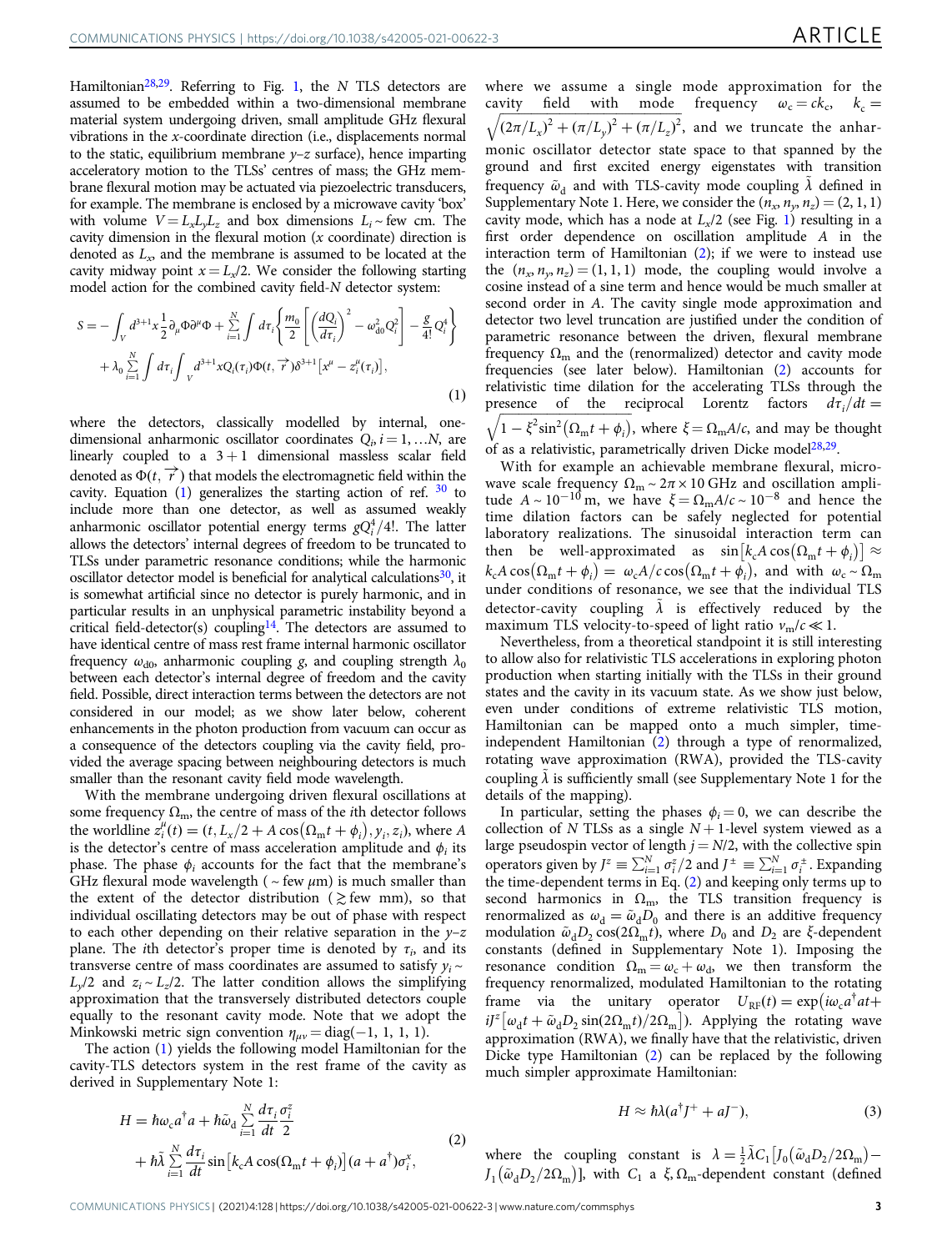<span id="page-4-0"></span>in Supplementary Note 1), and  $J_0(z)$ ,  $J_1(z)$  are Bessel functions of the first kind (not to be confused with the spin operators  $J^{\pm}$ ).

An actual microwave cavity will be lossy, while TLSs in their excited state will relax through photon and phonon emission, with the latter decay channel a consequence of the TLSs embedded within an elastic membrane. For the possible realization considered below, the dominant TLS relaxation channel is through phonon emission $23,24$ , and since as mentioned above the phonon wavelength is much smaller than the extent of the TLS distribution, we model the TLSs as coupled to approximately independent environments. We assume that the cavity-TLSs system dynamics can be described by the following Lindblad master equation:

$$
\dot{\rho} = -\frac{i}{\hbar} [H, \rho] + \gamma_c \mathcal{L}_a[\rho] + \gamma_d \sum_{i=1}^N \mathcal{L}_{\sigma_i^-}[\rho],\tag{4}
$$

where  $\gamma_c$  and  $\gamma_d$  are the cavity and individual TLS energy damping rates, respectively, and the Lindblad superoperator is defined as  $\mathcal{L}_A[\rho] \equiv A\rho A^{\dagger} - \frac{1}{2}A^{\dagger}A\rho - \frac{1}{2}\rho A^{\dagger}A$ . Here, we suppose that the environment temperature is small compared to the frequencies of the cavity mode and TLSs (i.e.,  $k_B T/\hbar \ll \omega_c, \omega_d$ ), and also that each TLS has approximately the same damping rate; for the possible realization with microwave cavity and detector frequencies of a few GHz, it suffices to work at dilution fridge temperatures of a few tens of mK or below in order to be in this low-temperature regime.

Analysis of the model. The single cavity mode approximation in Hamiltonian [\(2\)](#page-3-0) is justified provided the approximate resonance condition  $\Omega_{\rm m} \approx \omega_{\rm c} + \omega_{\rm d}$  is satisfied<sup>14</sup>. This resonance condition also justifies the RWA Hamiltonian ([3](#page-3-0)), provided  $|\lambda| \ll \omega_c$ ,  $\omega_d$ . The advantage to working with the much simpler Hamiltonian [\(3\)](#page-3-0) is that the Lindblad master Eq. (4) can be solved numerically for up to 20 or so TLSs, while for the full, relativistic time-dependent Hamiltonian [\(2\)](#page-3-0), numerically solving the Lindblad equation is only possible for less than around 10 TLSs before the computational run times become excessively long. It is noteworthy in this respect that using the approximate Hamiltonian ([3](#page-3-0)) in the master equation provides an accurate description of the average photon number dynamics even for relativistic TLS centre of mass motions with  $\xi = \Omega_{\rm m} A/c \lesssim 1$  (see Supplementary Fig. 1). Furthermore, for the assumed independent TLS damping, the average photon number dynamics is relatively insensitive to the phase  $\phi_i$ -dependencies of the TLSs' motions, justifying setting  $\phi_i = 0$  above (see Supplementary Fig. 1). From now on, we will use Hamiltonian [\(3\)](#page-3-0) in the master equation (4).

One analyical approach to solving the above master equation (but with independent damping replaced by collective damping<sup>[29](#page-7-0)</sup>–see below) begins with the Holstein–Primakoff (H-P) transformation  $J^+ = b^{\dagger} \sqrt{2j} - b^{\dagger}b$ ,  $J^- = \sqrt{2j} - b^{\dagger}bb$ , which maps the collective spin operators  $J^{\pm}$  to the bosonic creation and annihilation operators  $b^{\dagger}$ ,  $b^{31}$ . In the large  $j = N/2$ limit, the collective spin of the  $N$  TLSs is approximated as a single harmonic oscillator, with Hamiltonian [\(3](#page-3-0)) mapped to  $\hbar \sqrt{N} \lambda (a^{\dagger} b^{\dagger} + ab)$ . This coincides with the RWA Hamiltonian that was used in ref.  $^{14}$  $^{14}$  $^{14}$  to describe the oscillatory acceleration for a system comprising a photodetector coupled to a cavity electromagnetic field in the single mode approximation, with the detector's internal degrees of freedom modeled as a harmonic oscillator, and the detector's centre of mass oscillating at a frequency  $\Omega_{\rm m}$  that matches the sum of the cavity frequency and detector internal frequency. This system describes a nondegenerate parametric amplification process, with cavity-detector

photon pairs produced from the vacuum via mechanical pumping. Including cavity and detector damping and solving analytically the corresponding master equation for the above bosonic Hamiltonian, the average cavity photon number in the long time limit is  $\langle a^{\dagger} a \rangle = 4 \gamma_d N \lambda^2 / [(\gamma_c + \gamma_d)(\gamma_c \gamma_d - 4 N \lambda^2)]$ . Note that the system exhibits a parametric instability when the effective coupling strength  $\sqrt{N}\lambda$  exceeds the value  $\sqrt{\gamma_c\gamma_d}/2$ . While such an instability indicates a breakdown of the above H–P derived approximation method, it does point to the existence of an enhanced vacuum photon production phase for  $N > N<sub>crit</sub> = \gamma_c \gamma_d$ /  $(4\lambda^2)$  in the original cavity-TLSs model dynamics given by Eqs.  $(2)-(4)$  $(2)-(4)$  $(2)-(4)$ , where there is no such instability<sup>[32](#page-7-0)</sup>. In the following analysis, we will continue to use the definition  $N_{\text{crit}} = \gamma_c \gamma_d/(4\lambda^2)$ also for the independent damping master Eq. (4); as we show in Supplementary Note 2, a cumulant expansion analysis of this equation establishes that  $N_{\text{crit}}$  delineates different phases of photon production.

In Fig. [2](#page-5-0)a, we show for some example, illustrative parameters corresponding to  $N_{\text{crit}} = 1$ , the dynamical behavior of the average scaled cavity photon number  $\langle a^{\dagger} a \rangle/N$  starting from the cavity mode vacuum and with all the TLSs initially in their ground states at time  $t = 0$ . The solid line plots are obtained by numerically solving<sup>[33](#page-7-0)</sup> the Lindblad master (equation) (4) with the RWA Hamiltonian ([3](#page-3-0)); the utilized numerical method exploits the permutation symmetry of the density operator $34$ , which reduces the size of the Hilbert space required for the TLSs and increases the accessible value of  $N$  up to around 20, depending on the parameter choices. The dashed line plots are obtained by solving approximate equations for the non-vanishing first- and secondorder moments derived from the master Eq. (4). We find dramatically improved accuracy as compared with usual cumulant expansion approximation methods<sup>32,35,36</sup>, even for relatively small N, by instead setting certain fourth-order instead of third-order cumulants to zero (see Supplementary Fig. 1). In particular, with each of the TLSs giving an identical contribution to the moment equations, we can replace  $\sigma_i^z$ ,  $\sigma_i^{\pm} \sigma_j^z$  ( $i \neq j$ ) with  $\sigma_i^z$ ,  $\sigma_2^{\pm} \sigma_1^{\rm z}$ , respectively. Furthermore, utilizing the identity  $\sigma_1^{\rm z} =$  $2\sigma_1^+\sigma_1^- - 1$  and approximating that the fourth cumulants vanish, we obtain for example the following non-vanishing third moment approximation (see Supplementary Equation S21):  $\langle a^{\dagger} \sigma_2^2 \sigma_1^2 \rangle = \langle a^{\dagger} \sigma_2^2 \rangle \langle \sigma_1^2 \rangle + 2 \langle a^{\dagger} \sigma_1^2 \rangle \langle \sigma_1^2 \sigma_2^2 \rangle$ . Note that the latter approximation contains an additional term involving products of second moments as compared with the usually employed, third cumulant vanishing approximation $32,35,36$ .

The purpose for using the above cumulant expansion approximation is that the photon production from cavity vacuum can be investigated for  $N \gg 1$ , relevant for possible realizations, while the numerical Lindblad solutions for smaller N are useful for validating the cumulant approximation, as well as giving a more complete picture of the quantum dynamics.

As  $N$  increases above  $N_{\text{crit}}$ , a burst peak of cavity photon production from vacuum appears in Fig. [2a](#page-5-0) that progressively grows in magnitude, narrows, and shifts to earlier times. Furthermore, the long time limit steady-state average photon number grows in magnitude. These features qualitatively resemble those of Dicke superradiance $21,22$ , although in the latter process the TLSs are initially prepared in their excited state and the cavity in the ground state. (Note that ref.  $37$  considers the effect on superradiance of  $N = 6$  uniformly accelerating, initially excited photodetectors, which is different from the collective enhancement effect for photon detection from vacuum considered here).

In order to get a better idea of the cavity mode-TLSs state, in Fig. [2](#page-5-0)b we show for  $N = 15$  the time dependence of the logarithmic negativity measure of entanglement  $E_N^{38}$  $E_N^{38}$  $E_N^{38}$  between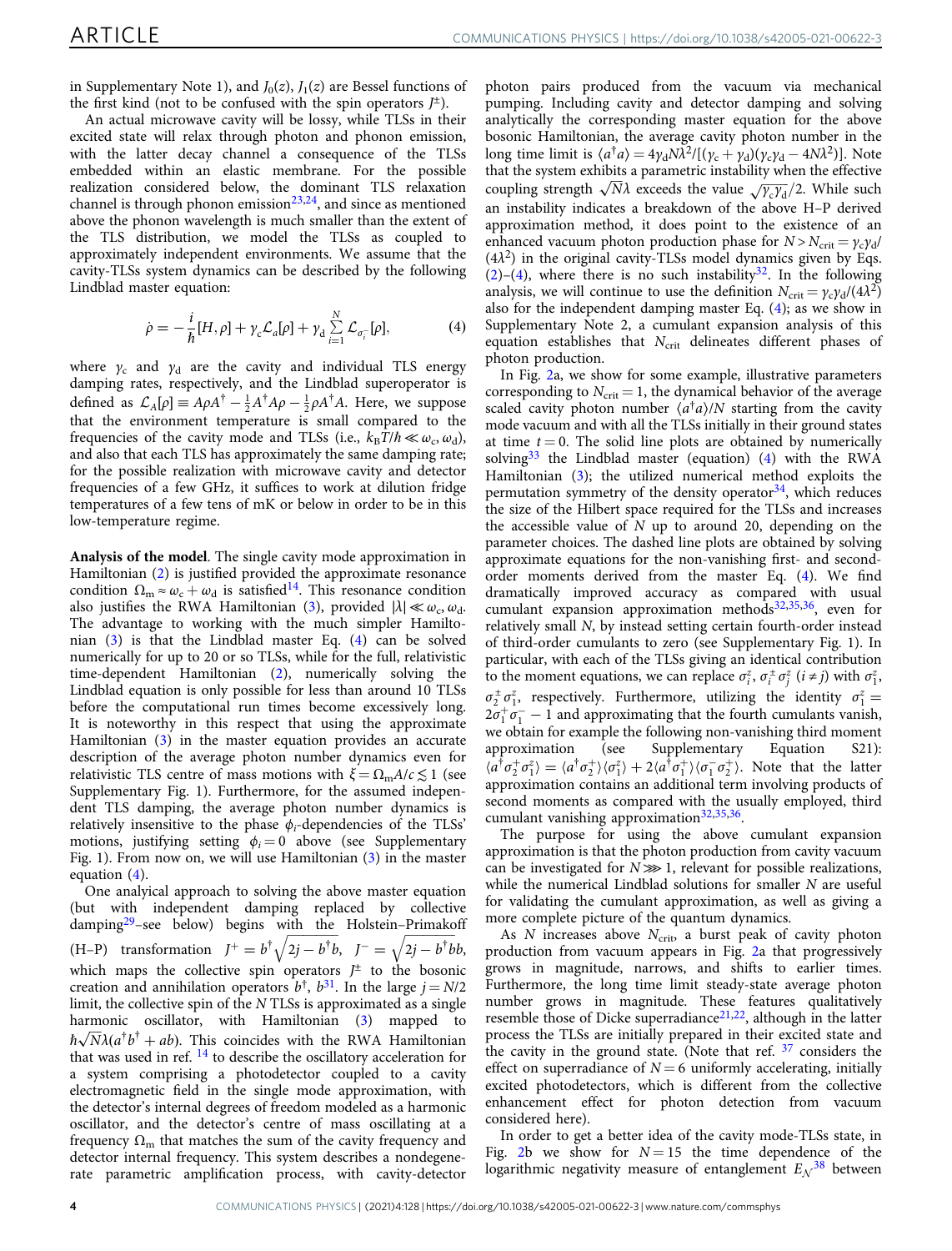<span id="page-5-0"></span>

Fig. 2 Dynamics of the model. a Evolution of the scaled cavity average photon number:  $\langle a^{\dagger}a \rangle/N$ ; solid lines are the numerical solutions and dashed lines are the cumulant expansion approximation. **b** Evolution of  $\langle a^{\dagger}a \rangle/N$  (green solid line), Fano factor (purple dotted line), as well as the entanglement (logarithmic negativity  $E_{N}$ -orange dashed line) for the  $N = 15$  case. c Wigner function snapshots at approximate time instants indicated by vertical dashed lines appearing in Fig. 2b. The parameters are  $\gamma_c = \gamma_d = 0.02$  and  $\lambda = 0.01$  (in units  $\omega_c = 1$ ), corresponding to  $N_{\text{crit}} = 1$ .

the cavity mode and TLS ensemble and also the cavity mode state Fano factor  $((a^{\dagger}a)^2) - \langle a^{\dagger}a \rangle^2)/\langle a^{\dagger}a \rangle$  in comparison with the average scaled cavity photon number. The entanglement grows and reaches a maximum roughly when the Fano factor is a maximum, while the entanglement is relatively small, although non-zero, in the long-time limit. This non-zero entanglement growth from vacuum indicates that the cavity photon production and TLS excitation are correlated. Such entanglement probes are essential in potential future experiments in order to distinguish correlated vacuum photon production and TLS excitation from possible radiative heating effects (for which the entanglement between the cavity mode and TLSs vanishes). The Fano factor gives partial information about the cavity mode state, in particular the photon number variance, and complements the information provided by the cavity mode Wigner function snapshots shown in Fig. 2c; these latter snapshots correspond to the instants when the Fano factor reaches its peak, subsequent trough, and long-time limit steady state. The photon production from a vacuum burst corresponds to the cavity mode Wigner function rapidly first spreading out and then forming a ring with width close to that of a coherent state (characterized by Fano  $factor = 1$ , and eventually settling into a thicker ring in the steady state due to environmental diffusion (with Fano factor > 1). The Fano factor and Wigner function plots help to characterize, for example, how close the cavity mode state is to an effective thermal state (i.e., having a centred, Gaussian Wigner function with Fano factor  $> 1$ ); in contrast to the usual Unruh effect involving a uniformly accelerating detector, we see from Fig. 2c that the vacuum generated, cavity photon state with its ring-like Wigner function in the long-time limit is clearly non-thermal. This is not surprising given that the TLSs' motion is non-uniform, i.e., oscillatory.

dependence on TLS number N, as well as model possible experimental set-ups, we must go to the large  $N_{\text{crit}}$  limit where it is not feasible to numerically solve the master Eq. ([4](#page-4-0)). As an alternative, we can apply the approximate first- and second-order moment equations (see Supplementary Equation S22) that should become increasingly accurate in the large  $N$  limit, provided  $N$  is not too close to  $N_{\text{crit}}^{35,36}$  $N_{\text{crit}}^{35,36}$  $N_{\text{crit}}^{35,36}$  $N_{\text{crit}}^{35,36}$  $N_{\text{crit}}^{35,36}$ , and which can be straightforwardly solved numerically for arbitrarily large N since the number of coupled moment equations is fixed and small.

We will assume in part the parameters of the 3D microwave cavity-coupled nitrogen vacancy (NV) centre defect scheme of refs.  $23,24$  $23,24$  $23,24$ , which observed signatures of Dicke superradiance  $21,22$ . In particular, we consider a coupling strength  $\lambda = 2\pi \times 0.07$  Hz, corresponding to an NV defect coupling via its magnetic moment to the magnetic field component of the considered cavity electromagnetic vacuum mode with frequency  $\omega_c = 2\pi \times$ 3.2 GH[z24.](#page-7-0) Assuming a diamond membrane flexural oscillation amplitude  $A = 10^{-10}$  m, the nonrelativistic coupling strength is  $\lambda = \tilde{\lambda} \omega_c A/(2c) \approx 1.5 \times 10^{-9} \text{ s}^{-1}$ . For the NV defects, the dominant relaxation process is through spin-phonon interactions with rate  $\gamma_d \approx 2 \times 10^{-4} \text{ s}^{-124}$ . On the other hand, assuming a realizable, superconducting microwave cavity quality factor  $Q_c = 10^{639}$ , we have  $\gamma_c = \omega_c/Q_c \approx 2 \times 10^4 \text{ s}^{-1}$ . With these numbers, we have  $N_{\text{crit}} = \gamma_c \gamma_d / (2\lambda)^2 \approx 4 \times 10^{17}$ ; the number N of microwave field-coupled defects in the experiment of ref. <sup>[24](#page-7-0)</sup> is in the range  $(0.36-1.5) \times 10^{16}$ , not far below this  $N_{\text{crit}}$  value.

Figure [3a](#page-6-0) gives the first burst peak maximum and the long time limit steady-state rescaled cavity photon number  $\langle a^{\dagger} a \rangle/N$  dependencies on  $N/N_{\rm crit}$ . We observe clear evidence of a phase transition, with the slope of average photon number dependence on N changing sharply as N moves through  $N_{\text{crit}}$ . In particular, in the long time steady state, we obtain the following approximate analytical expressions well below and above  $N_{\text{crit}}$ , respectively (see Supplementary Equation S24):  $\langle a^{\dagger} a \rangle = \frac{N}{N_{\rm crit}} \frac{y_a}{y_c + y_b}$  $\frac{\gamma_d}{\gamma_c+\gamma_d} \approx 2 \times 10^{-26} N \ll 1$ for  $N \ll N_{\text{crit}}$ , and  $\langle a^{\dagger} a \rangle = N \gamma_d / (2 \gamma_c) \approx 5 \times 10^{-9} N \gg 1$  for  $N \gg$ 

Possible implementation. In order to get a more quantitative sense of the average cavity photon number dynamics scaling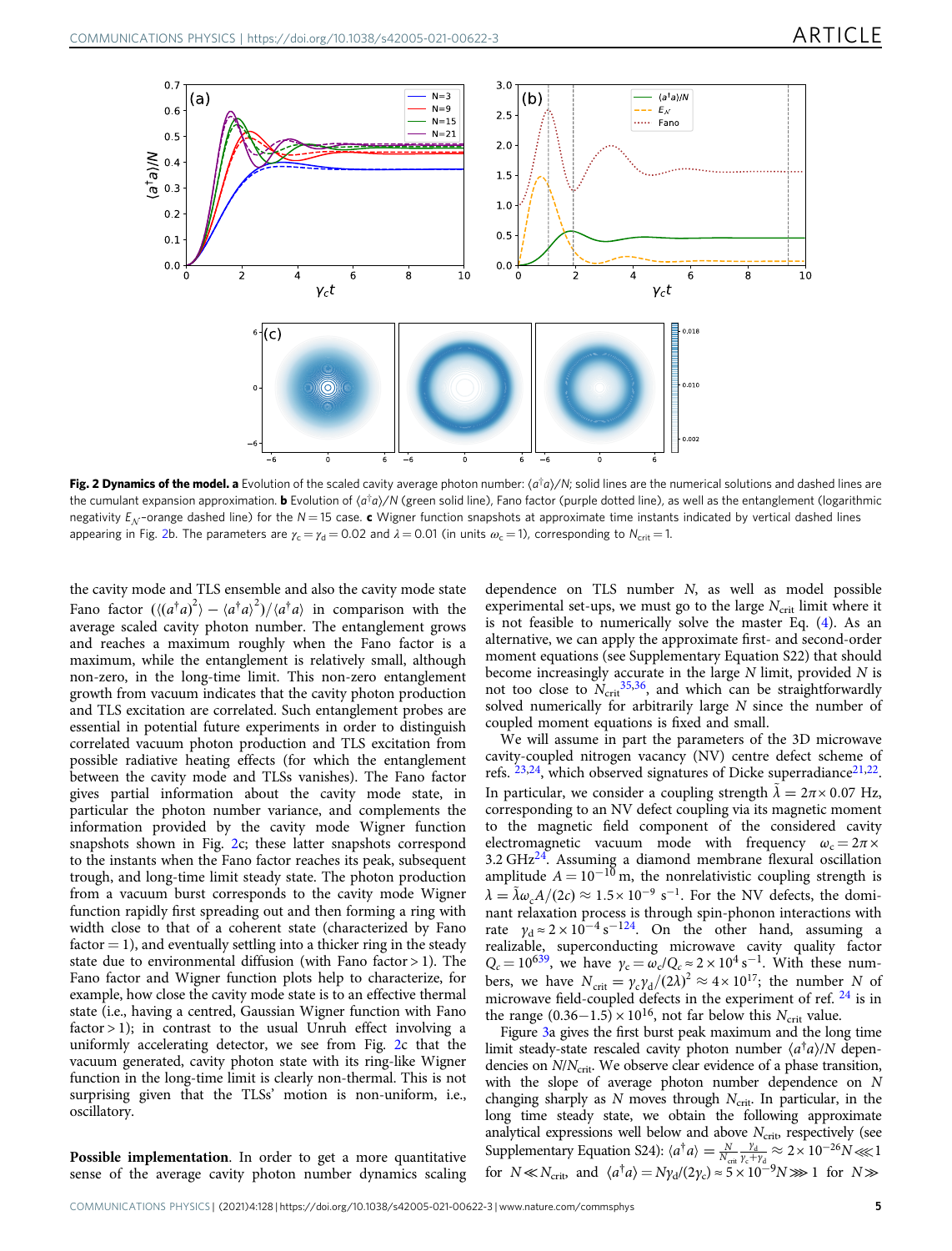<span id="page-6-0"></span>

Fig. 3 Photon production phase transition. a Scaled cavity photon number  $\langle a^{\dagger}a \rangle/N$  versus  $N/N_{\text{crit}}$  at the instant of the first vacuum photon production burst peak (blue dots) and in the long time limit steady state (green triangles). **b** First peak value of  $\langle a^{\dagger}a \rangle/N$  versus N/N<sub>crit</sub> for  $N \gg N_{\text{crit}}$ . **c** First peak inverse delay time 1/t<sub>d</sub> versus N/N<sub>crit</sub> for N $\gg$  N<sub>crit</sub>. Assumed parameters are  $\gamma_{\rm c}\approx$  2 × 10<sup>4</sup>s<sup>−1</sup>,  $\gamma_{\rm d}\approx$  2 × 10<sup>−4</sup>s<sup>−1</sup>, and N<sub>crit</sub> ≈ 4 × 10<sup>17</sup>.

 $N_{\text{crit}}$ ; we can clearly see that the average cavity photon number generated from vacuum is negligible below and non-negligible above  $N_{\text{crit}}$ . While these steady-state average photon numbers scale linearly with  $N$ , from Fig.  $3b$  we see that in contrast the first burst peak scales as  $N^{\alpha}$  with  $\alpha \approx 2$  for  $N > N_{\text{crit}}$  (i.e., quadratically with N to a good approximation); the peak average photon number rapidly grows in magnitude relative to the steady-state value with increasing N above  $N_{\text{crit}}$ . In Fig. 3c, we see that the delay  $t_{\text{d}}$  in the appearance of this first burst peak starting from the initial cavity vacuum state becomes shorter as N increases, with the inverse delay  $t_d^{-1}$  scaling linearly with N.

While these observed scaling dependencies for the first burst peak of photon production from vacuum coincide with those for Dicke superradiant bursts $^{24}$ , they are not properly a superradiant phase however<sup>32,36,40</sup>. In order to understand better the nature of this enhanced vacuum photon production phase, it is informative to apply the unitary transformation  $U = \exp(i\pi J^x/2)$  to the master Eq. ([4\)](#page-4-0); the RWA Hamiltonian ([3](#page-3-0)) then transforms to the Tavis–Cummings Hamiltonian  $H = \hbar \lambda (a^{\dagger}J^- + aJ^+)$ , which involves co-rotating terms only, while the Lindblad operators  $\mathcal{L}_{\sigma_{i}^{-}}[\rho]$  are transformed to  $\mathcal{L}_{\sigma_{i}^{+}}[\rho],$  with each TLS initial ground state transformed to its corresponding excited state. The cavityoscillatory TLSs system is thus unitarily equivalent to a Tavis–Cummings model with an incoherent pump. While the latter model does not exhibit a Dicke superradiant transition, which requires the presence of both co-rotating and counterrotating terms of the Hamiltonian, it nevertheless exhibits a socalled "inverted lasing" (or "counterlasing") transition $32,36,40$ . For this reason, the transition to enhanced acceleration detection from vacuum may be thought of as a transition from a normal, incoherent phase below  $N_{\text{crit}}$  to a coherent inverted lasing phase above  $N_{\text{crit}}$ .

#### **Discussion**

The challenge of any experimental scheme is to exceed the threshold for coherent photon production from vacuum (equivalently the inverted lasing threshold $32,36,40$ ), which in terms of the TLS number  $N$  is given by the condition  $N > N_{\text{crit}} = \gamma_c \gamma_d / (2\lambda)^2$ . In order to reduce the size of  $N_{\text{crit}}$ , we require microwave cavities with large quality factors, TLSs with small damping rates, and large TLS-photon coupling strengths  $\lambda$ . One way to enhance  $\lambda$  is to reduce the microwave cavity volume, for example by utilizing 2D coplanar microwave cavities $41-43$  $41-43$ . However, this creates challenges for locating a sufficiently large number of TLSs within the microwave cavity region. On the other hand, while achievable  $\lambda$  couplings for 3D microwave cavities are a few orders of magnitude smaller than what is possible for 2D coplanar cavities, correspondingly much greater numbers of TLSs

can be located within the 3D microwave cavity region, furnished by defects within a flexurally vibrating membrane. The above<br>mentioned NV centre scheme for probing Dicke NV centre scheme for probing Dicke superradiance<sup>[23,24](#page-7-0)</sup> is a promising direction, although larger cavity quality factors are required, as well as larger surface area diamond membranes that can be actuated into GHz frequency flexural motion.

While we have focused in the present investigation on a microwave cavity-GHz oscillating membrane defect scheme, it is worth considering other possible schemes as well that effectively incorporate many accelerating photodetector/emitter degrees of freedom. In particular, it would be interesting to revisit the oscillating electron–photon pair production scheme of ref. [9](#page-7-0), but instead consider many electrons accelerating in a strong, periodic electromagnetic field. Under conditions where the dominant wavelength of emitted photon pairs is large compared to the average electron separation, we might expect a superradiant-like coherent enhancement of the pair production rate. Alternatively, we might consider a cloud of atoms (i.e., quantum dipoles) $44$ , although the challenge to impart sufficient acceleration magnitude to the cloud's centre of mass would need to be addressed. Furthermore, electron–electron and dipole–dipole interactions would likely need to be taken into account; such interactions might result in quantum synchronization $44$ , where small initial differences in the individual electron/dipole acceleration magnitudes and phases do not influence the resulting coherent emission of radiation starting from the vacuum state. Finally, with the long-sought goal to demonstrate the original Unruh effect, it would be interesting to investigate possible collective enhancements of photodetection from vacuum for a dense cloud of detectors accelerating uniformly over a sufficiently long time interval in Minkowski vacuum, such that the detected photon spectrum is thermal to a good approximation.

In conclusion, we have proposed a way to demonstrate photon production from vacuum as a consequence of genuinely accelerating photodetectors. Our scheme involves a membrane with a dense cloud of embedded NV defects (equivalently TLS photodetectors) undergoing driven, transverse flexural vibrations within a microwave cavity, and modelled as a driven Dicke-type Hamiltonian. Under the condition of resonance, where the TLS's centre of mass acceleration frequency matches the sum of the cavity mode and internal TLS's transition frequency, the system Hamiltonian considerably simplifies via the RWA, thus allowing for an accurate analytical solution using a cumulant expansion approach. When the number  $N$  of TLS defects exceeds a critical value  $N<sub>crit</sub>$ , the system undergoes a transition to an inverted lasing phase, signalled by a 'burst' peak in the average cavity photon number that scales as  $N^2$ , yielding significantly enhanced, collective photon production from vacuum.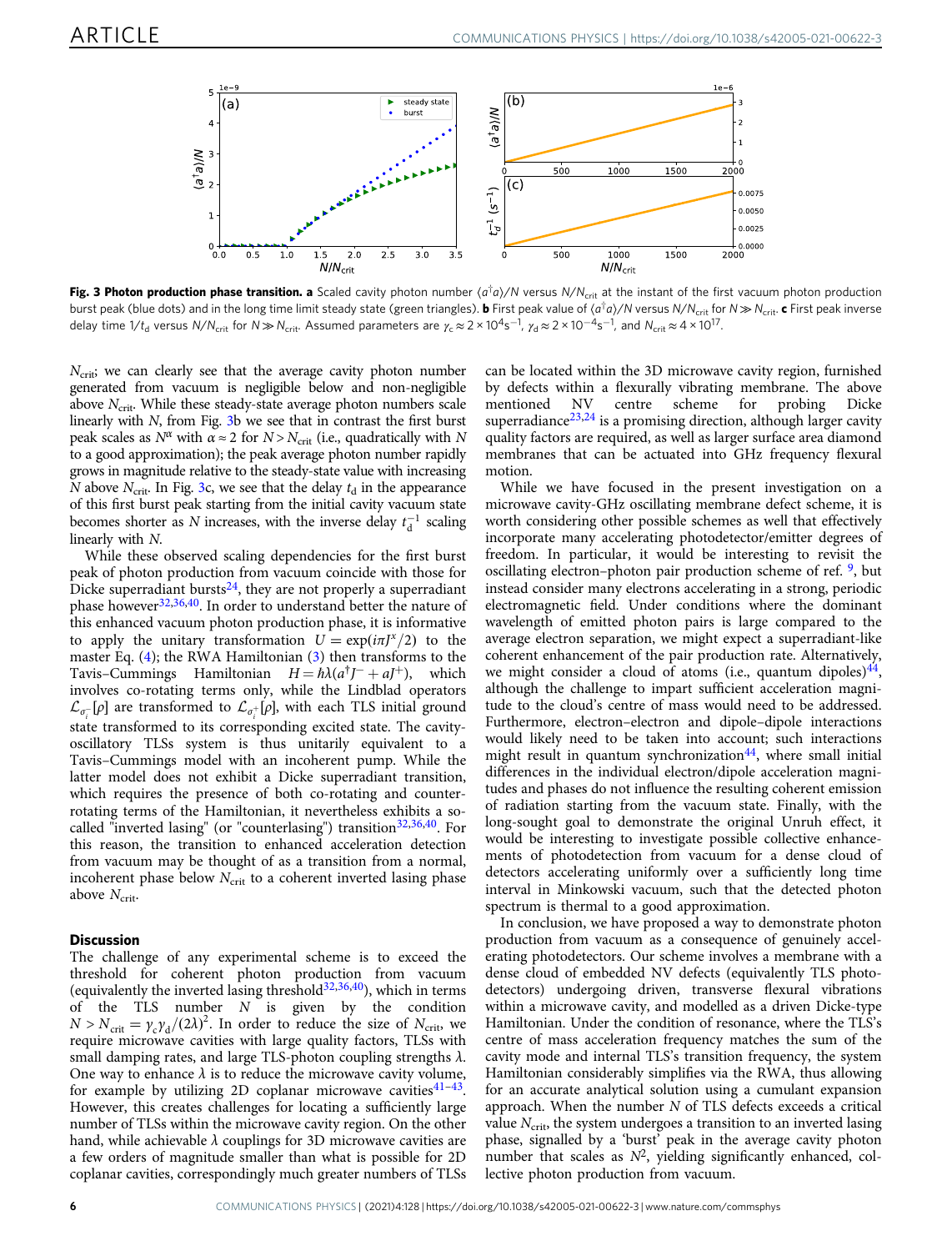<span id="page-7-0"></span>While the primary motivation for the present investigation concerns the interplay between the fundamental physics of relativistic quantum field vacuum and many body quantum dynamics, the possibility to realize entangled many TLS (i.e., qubit)-microwave photon states, purely by mechanically driving a membrane structure initially in a cavity vacuum, may also find broader relevance and application in quantum information science and technology.

#### Data availability

The codes and generated data that were used to produce the figures in this paper are available by request from the corresponding author.

Received: 17 January 2021; Accepted: 7 May 2021;

#### References

- 1. Unruh, W. G. Notes on black-hole evaporation. Phys. Rev. D 14, 870–892 (1976).
- 2. DeWitt, B. S. General Relativity: An Einstein Centenary Survey (eds. Hawking, S.W. & Israel, W.) (Cambridge Univ. Press, 1980).
- 3. Crispino, L. C. B., Higuchi, A. & Matsas, G. E. A. The unruh effect and its applications. Rev. Mod. Phys. 80, 787–838 (2008).
- 4. Fulling, S. A. & Matsas, G. E. Unruh effect. Scholarpedia 9, 31789 (2014).<br>5. Ben-Beniamin. I. S. et al. Unruh acceleration radiation revisited. Int. I. Mo
- 5. Ben-Benjamin, J. S. et al. Unruh acceleration radiation revisited. Int. J. Mod. Phys. A 34, 1941005 (2019).
- 6. Bell, J. S. & Leinaas, J. The unruh effect and quantum fluctuations of electrons in storage rings. Nucl. Phys. B 284, 488–508 (1987).
- 7. Unruh, W. Acceleration radiation for orbiting electrons. Phys. Rep. 307, 163–171 (1998).
- 8. Biermann, S. et al. Unruh and analogue unruh temperatures for circular motion in  $3 + 1$  and  $2 + 1$  dimensions. *Phys. Rev. D* 102, 085006 (2020).
- 9. Schützhold, R., Schaller, G. & Habs, D. Tabletop creation of entangled multi-kev photon pairs and the unruh effect. Phys. Rev. Lett. 100, 091301 (2008).
- 10. Scully, M. O., Kocharovsky, V. V., Belyanin, A., Fry, E. & Capasso, F. Enhancing acceleration radiation from ground-state atoms via cavity quantum electrodynamics. Phys. Rev. Lett. 91, 243004 (2003).
- 11. Lochan, K., Ulbricht, H., Vinante, A. & Goyal, S. K. Detecting accelerationenhanced vacuum fluctuations with atoms inside a cavity. Phys. Rev. Lett. 125, 241301 (2020).
- 12. Hu, B. L. & Roura, A. Comment on "enhancing acceleration radiation from ground-state atoms via cavity quantum electrodynamics". Phys. Rev. Lett. 93, 129301 (2004).
- 13. Doukas, J., Lin, S.-Y., Hu, B. L. & Mann, R. B. Unruh effect under nonequilibrium conditions: oscillatory motion of an unruh-dewitt detector. J. High Energy Phys. 2013, 119 (2013).
- 14. Wang, H., Blencowe, M. P., Wilson, C. M. & Rimberg, A. J. Mechanically generating entangled photons from the vacuum: a microwave circuit-acoustic resonator analog of the oscillatory unruh effect. Phys. Rev. A 99, 053833 (2019).
- 15. Blencowe, M. P. & Wang, H. Analogue gravity on a superconducting chip. Phil. Trans. R. Soc. A 378, 20190224 (2020).
- 16. Nation, P. D., Johansson, J. R., Blencowe, M. P. & Nori, F. Colloquium: stimulating uncertainty: amplifying the quantum vacuum with superconducting circuits. Rev. Mod. Phys. 84, 1-24 (2012).
- 17. Sanz, M., Wieczorek, W., Gröblacher, S. & Solano, E. Electro-mechanical casimir effect. Quantum 2, 91 (2018).
- 18. Felicetti, S. et al. Relativistic motion with superconducting qubits. Phys. Rev. B 92, 064501 (2015).
- 19. García-Álvarez, L., Felicetti, S., Rico, E., Solano, E. & Sabín, C. Entanglement of superconducting qubits via acceleration radiation. Sci. Rep. 7, 1–7 (2017).
- 20. Piracha, A. H. et al. Scalable fabrication of high-quality, ultra-thin single crystal diamond membrane windows. Nanoscale 8, 6860–6865 (2016).
- 21. Dicke, R. H. Coherence in spontaneous radiation processes. Phys. Rev. 93, 99 (1954).
- 22. Gross, M. & Haroche, S. Superradiance: an essay on the theory of collective spontaneous emission. Phys. Rep. 93, 301–396 (1982).
- 23. Angerer, A. et al. Collective strong coupling with homogeneous rabi frequencies using a 3d lumped element microwave resonator. Appl. Phys. Lett. 109, 033508 (2016).
- 24. Angerer, A. et al. Superradiant emission from colour centres in diamond. Nat. Phys. 14, 1168–1172 (2018).
- 25. del Rey, M., Porras, D. & Martín-Martínez, E. Simulating accelerated atoms coupled to a quantum field. Phys. Rev. A 85, 022511 (2012).
- 26. del Rey, M. Quantum detectors and vacuum correlations in space and time: theoretical results and simulation proposals. Ph.D. thesis, Universidad Complutense de Madrid (2015).
- 27. Kim, W.-J., Brownell, J. H. & Onofrio, R. Detectability of dissipative motion in quantum vacuum via superradiance. Phys. Rev. Lett. 96, 200402 (2006).
- 28. Bastidas, V. M., Emary, C., Regler, B. & Brandes, T. Nonequilibrium quantum phase transitions in the dicke model. Phys. Rev. Lett. 108, 043003 (2012).
- 29. Chitra, R. & Zilberberg, O. Dynamical many-body phases of the parametrically driven, dissipative dicke model. Phys. Rev. A 92, 023815 (2015). 30. Lin, S.-Y. & Hu, B. L. Accelerated detector-quantum field correlations: from
- vacuum fluctuations to radiation flux. Phys. Rev. D 73, 124018 (2006). 31. Holstein, T. & Primakoff, H. Field dependence of the intrinsic domain
- magnetization of a ferromagnet. Phys. Rev. 58, 1098 (1940).
- 32. Kirton, P., Roses, M. M., Keeling, J. & Dalla Torre, E. G. Introduction to the dicke model: from equilibrium to nonequilibrium, and vice versa. Adv. Quantum Technol. 2, 1800043 (2019).
- 33. Johansson, J. R., Johansson, G., Wilson, C. M., Delsing, P. & Nori, F. Nonclassical microwave radiation from the dynamical casimir effect. Phys. Rev. A 87, 043804 (2013).
- Shammah, N., Ahmed, S., Lambert, N., De Liberato, S. & Nori, F. Open quantum systems with local and collective incoherent processes: efficient numerical simulations using permutational invariance. Phys. Rev. A 98, 063815 (2018).
- 35. Kirton, P. & Keeling, J. Suppressing and restoring the dicke superradiance transition by dephasing and decay. Phys. Rev. Lett. 118, 123602 (2017).
- 36. Kirton, P. & Keeling, J. Superradiant and lasing states in driven-dissipative dicke models. New J. Phys. 20, 015009 (2018).
- 37. Richter, B., Terças, H., Omar, Y. & de Vega, I. Collective dynamics of accelerated atoms. Phys. Rev. A 96, 053612 (2017).
- 38. Vidal, G. & Werner, R. F. Computable measure of entanglement. Phys. Rev. A 65, 032314 (2002).
- 39. Stammeier, M., Garcia, S. & Wallraff, A. Applying electric and magnetic field bias in a 3d superconducting waveguide cavity with high quality factor. Quantum Sci. Technol. 3, 045007 (2018).
- 40. Shchadilova, Y., Roses, M. M., Dalla Torre, E. G., Lukin, M. D. & Demler, E. Fermionic formalism for driven-dissipative multilevel systems. Phys. Rev. A 101, 013817 (2020).
- 41. Devoret, M., Girvin, S. & Schoelkopf, R. Circuit-qed: how strong can the coupling between a josephson junction atom and a transmission line resonator be? Ann. Phys. 16, 767–779 (2007).
- 42. Probst, S. et al. Inductive-detection electron-spin resonance spectroscopy with 65 spins/hz sensitivity. Appl. Phys. Lett. 111, 202604 (2017).
- 43. Ranjan, V. et al. Electron spin resonance spectroscopy with femtoliter detection volume. Appl. Phys. Lett. 116, 184002 (2020).
- 44. Zhu, B. et al. Synchronization of interacting quantum dipoles. New J. Phys. 17, 083063 (2015).

#### Acknowledgements

We thank A.D. Armour, W.F. Braasch, S.-Y. Lin, O.B. Wright, N. Shammah, A.R.H. Smith, and J. Yang for very helpful discussions. This work was supported by the NSF under grant nos. DMR-1507383 and PHY-2011382.

#### Author contributions

H.W. and M.B. jointly conceived the idea for the project. H.W. performed the analytical and numerical calculations, and plotted the figures. H.W. and M.B. both contributed to the interpretation of the calculations and jointly wrote the paper.

#### Competing interests

The authors declare no competing interests.

#### Additional information

Supplementary information The online version contains supplementary material available at <https://doi.org/10.1038/s42005-021-00622-3>.

Correspondence and requests for materials should be addressed to H.W.

Reprints and permission information is available at <http://www.nature.com/reprints>

Publisher's note Springer Nature remains neutral with regard to jurisdictional claims in published maps and institutional affiliations.